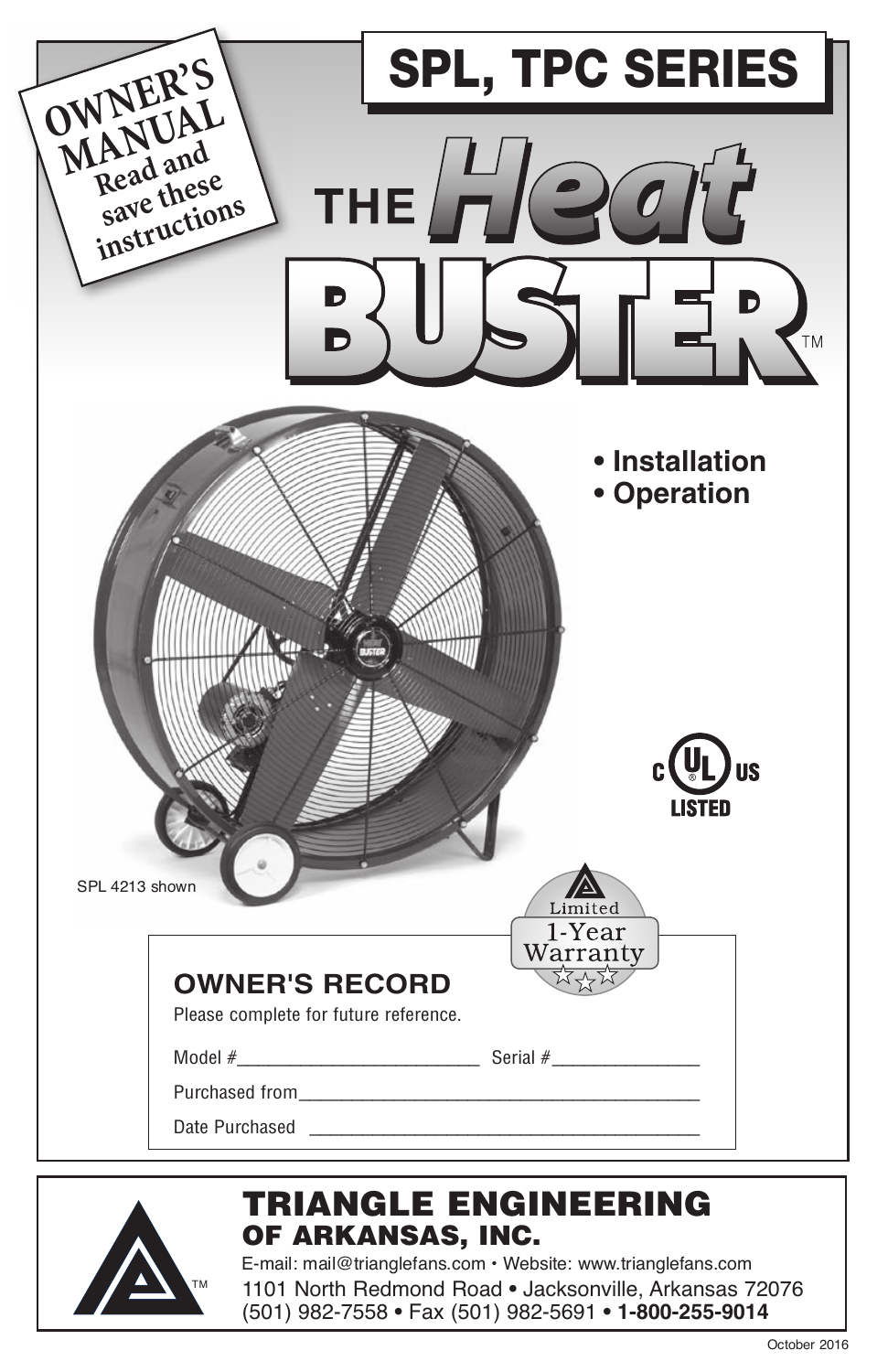# **IMPORTANT:**

# **READ INSTRUCTIONS CAREFULLY BEFORE ATTEMPTING TO INSTALL, OPERATE OR SERVICE THIS FAN. FAILURE TO COMPLY WITH INSTRUCTIONS COULD RESULT IN PERSONAL INJURY AND/OR PROPERTY DAMAGE. RETAIN INSTRUCTIONS FOR FUTURE REFERENCE.**

### **DESCRIPTION**

The HEAT BUSTER is a high volume portable fan designed for heavy-duty use in factories, warehouses, laundries, garages, etc. The unit is constructed of cold-rolled steel with a powder coat finish. Guards are made of steel wire and comply with OSHA guarding requirements. The ON/OFF switch is conveniently mounted and guarded on side of barrel.

### **GENERAL SAFETY INFORMATION**

**1. WARNING:** To reduce the risk of electric shock, **DO NOT** expose to water or rain. To guard against electric shock while the fan is connected to power source, **DO NOT PERMIT** fan to come in contact with other grounded objects such as pipes, radiators, ranges, etc.

**2. DO NOT ABUSE POWER CORD. DO NOT** pull on cord to remove from electrical receptacle. Keep cord away from heat, oil and sharp edges. Inspect cord periodically and replace if damaged.

**3.** Disconnect the fan when not in use, before servicing and cleaning and when repairing or replacing parts.

**4. DO NOT** carry or move the fan when connected to power source. Be sure switch is in **"OFF"** position prior to connecting to power source.

**5.** When the HEAT BUSTER is used with extension cord, use only cord of proper size (Amp rating), UL listed and with receptacle to accept three prong grounded plug furnished on the fans power cord. Only round jacketed extension cords should be used.

**6.** Before operating this fan, check for worn or damaged parts and replace or repair as required. To avoid risk of fire, electrical shock or other injury, disconnect from power source before servicing.

**8. DO NOT** operate the HEAT BUSTER near flammable liquids or in gaseous or explosive atmospheres as sparks from motor may ignite fumes.

**9.** If the wire guards are removed, replace before normal operation.

**10.** In case of power failure, turn off the fan at switch. This will prevent motor burn out and/or unexpected restarting.

# **ASSEMBLY**

No assembly required

# **INSTALLATION**

Simply locate fan in desired position, connect power cord, and fan is ready for operation.

### **OPERATION**

Your Heat Buster fan is turned **ON** or **OFF** with a rocker switch located toward the top of the barrel. To operate the single speed fan push the rocker switch down on one side to turn the fan **ON** and down on the opposite side to turn the fan **OFF**. To operate the two speed fan push one side of the rocker switch down for low speed and the opposite side down for high speed. Place the rocker switch in the center position to turn the fan **OFF**.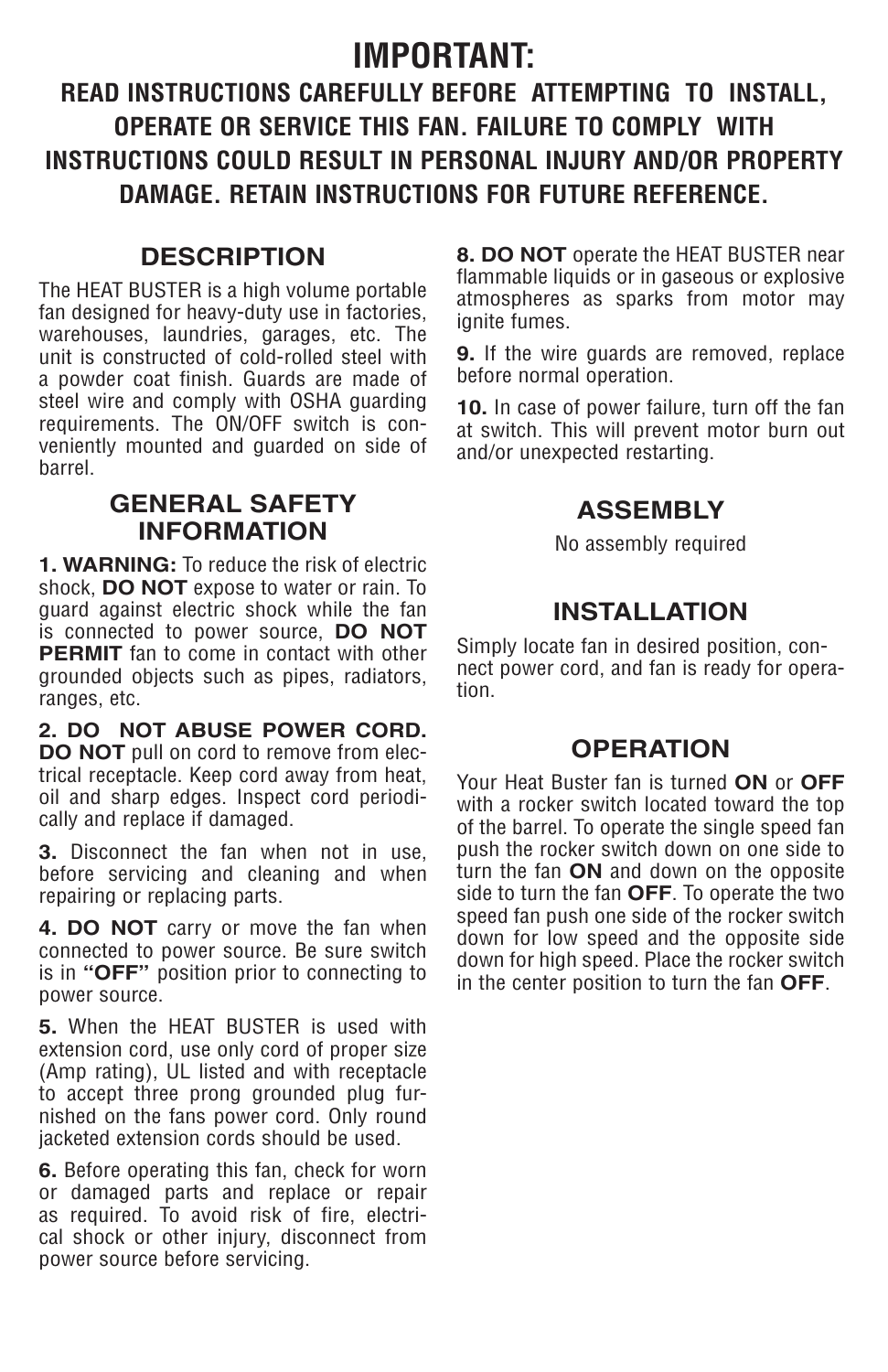# **TROUBLESHOOTING**

| <b>SYMPTOM</b>                                           | <b>POSSIBLE CAUSE(S)</b>                                                               | <b>CORRECTIVE ACTION</b>                                                                                                   |
|----------------------------------------------------------|----------------------------------------------------------------------------------------|----------------------------------------------------------------------------------------------------------------------------|
| Fan does not operate                                     | 1. Faulty switch<br>2. Defective motor<br>3. No power                                  | 1. Replace switch<br>2. Replace motor<br>3. Check to see if power cord<br>is plugged in. Check fuse or<br>circuit breaker. |
| Insufficient air flow                                    | 1. Loose pulleys or fan blade<br>2. Intake quard or exhaust<br>quard excessively dirty | 1. Tighten pulley set screw<br>2. Clean guards                                                                             |
| Squealing, slapping or whining<br>noises while operating | 1. Defective motor bearings<br>2. Defective fan bearings<br>3. Worn belt               | 1. Replace motor<br>2. Replace bearings and seals<br>3. Move motor to tighten belt                                         |

### **WARNING: TO REDUCE THE RISK OF FIRE OR ELECTRICAL SHOCK DO NOT USE THIS FAN WITH ANY SOLID STATE FAN SPEED CONTROL DEVICE.**

# **MAINTENANCE**

## **WARNING: Disconnect power before servicing**

#### **MINOR AND ROUTINE**

- 1. Motor bearings are pre-lubricated ball bearings. Re-lubrication is not required.
- 2. Keep guards and blade clean by vacuuming or wiping periodically. Also keep motor from accumulating excessive dust that may cause overheating.

#### **DISASSEMBLY PROCEDURE**

- 1. Disconnect cord from power supply.
- 2. Remove guard screws.
- 3. Remove Guard.

NOTE: Upon completion of maintenance, reinstall components in reverse order as indicated above.

### **When ordering repair parts**

always give the following information:

- 1. Part description
- 2. Model Number of fan
- 3. Serial number